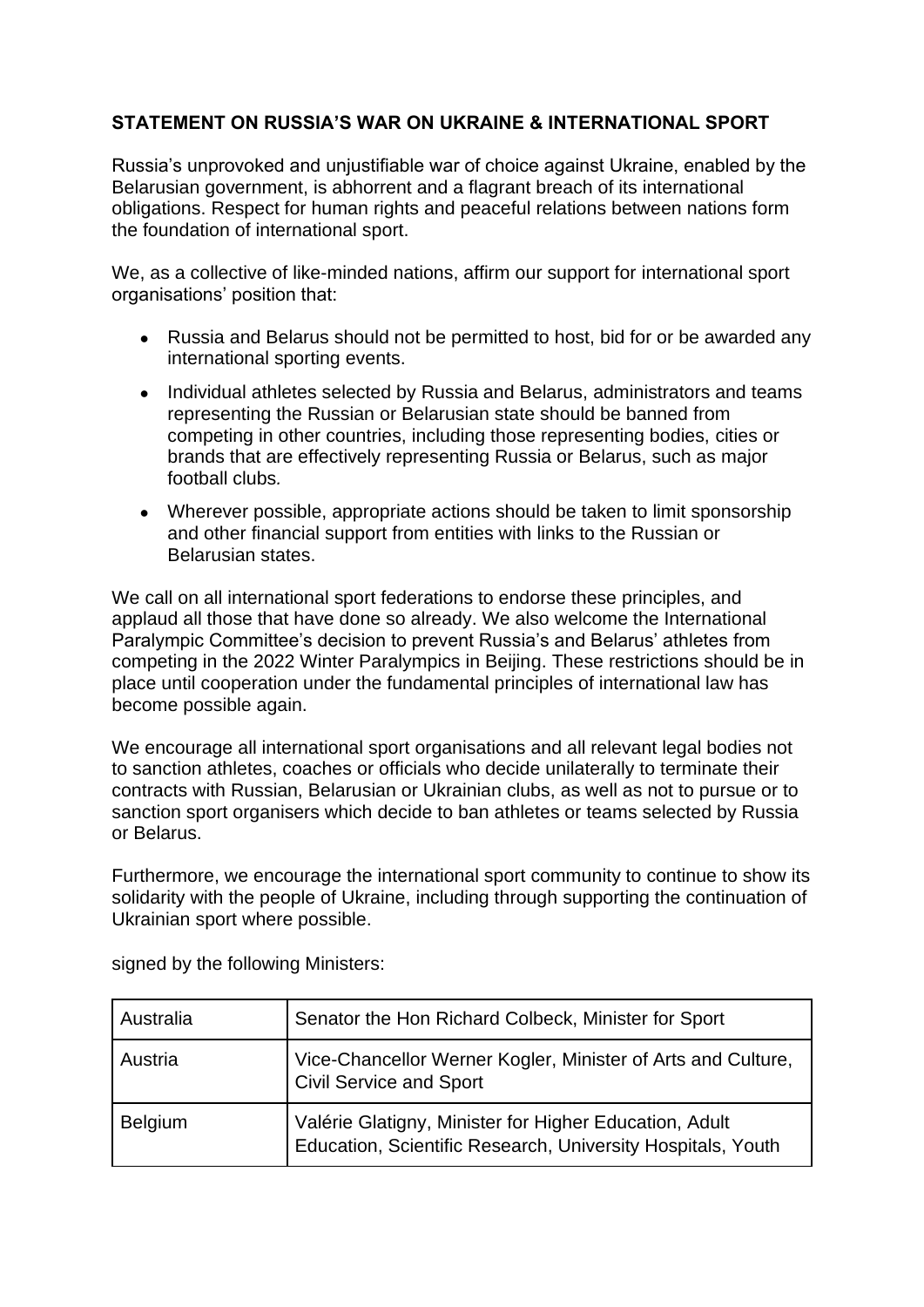|                       | Welfare, Houses of Justice, Youth, Sport and the Promotion<br>of Brussels of the French-Speaking Community.                     |
|-----------------------|---------------------------------------------------------------------------------------------------------------------------------|
|                       | This signature commits the French-speaking Community, the<br>Flemish Community and the German-speaking Community of<br>Belgium. |
| Canada                | The Honourable Pascale St-Onge, Minister of Sport                                                                               |
| Croatia               | Dr Nikolina Brnjac, Minister of Tourism and Sport                                                                               |
| Cyprus                | Prodromos Prodromou, Minister of Education, Culture, Sport<br>and Youth Office                                                  |
| <b>Czech Republic</b> | Petr Gazdík, Minister for Education, Youth and Sports                                                                           |
| <b>Denmark</b>        | Ane Halsboe-Jørgensen, Minister for Culture                                                                                     |
| Estonia               | <b>Tiit Terik, Minister of Culture</b>                                                                                          |
| Finland               | Antti Kurvinen, Minister of Science and Culture                                                                                 |
| France                | Roxana Maracineanu, Minister of Sport                                                                                           |
| Germany               | Mahmut Özdemir MP, Parliamentary State Secretary at the<br>Federal Ministry of the Interior and Community                       |
| Greece                | Lefteris Avgenakis, Deputy Minister for Sports                                                                                  |
| Hungary               | Dr István Kovács, Deputy State Secretary for International<br>and European Union Affairs                                        |
| Iceland               | $\epsilon$<br>Asmundur Einar Daðason, Minister of Education and Children                                                        |
| Ireland               | Jack Chambers TD, Minister of State for Sport and the<br>Gaeltacht                                                              |
| Italy                 | Valentina Vezzali, Secretary of State for Sport                                                                                 |
| Japan                 | H.E. SUEMATSU Shinsuke, Minister of Education, Culture,<br>Sports, Science and Technology                                       |
| Republic of Korea     | HWANG Hee, Minister of Culture, Sports and Tourism                                                                              |
| Latvia                | Anita Muižniece, Minister for Education and Science                                                                             |
| Liechtenstein         | H.E. Dominique Hasler, Minister of Foreign Affairs, Education<br>and Sport                                                      |